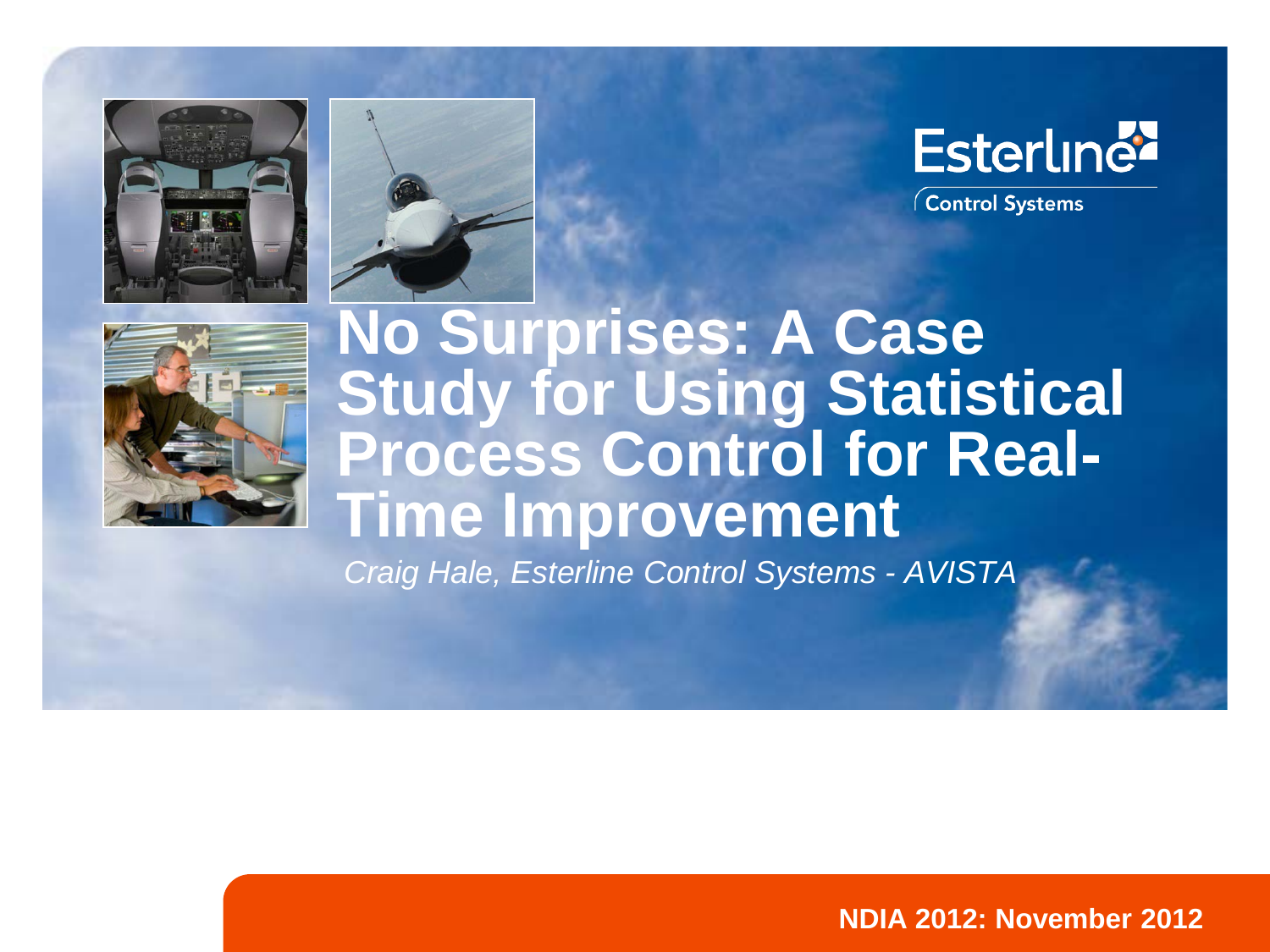

### **How Predictable is Your Next Project?**

• **Are your processes reliable?**

- **Are there improvement opportunities?**
- **What are the key factors to consider when estimating?**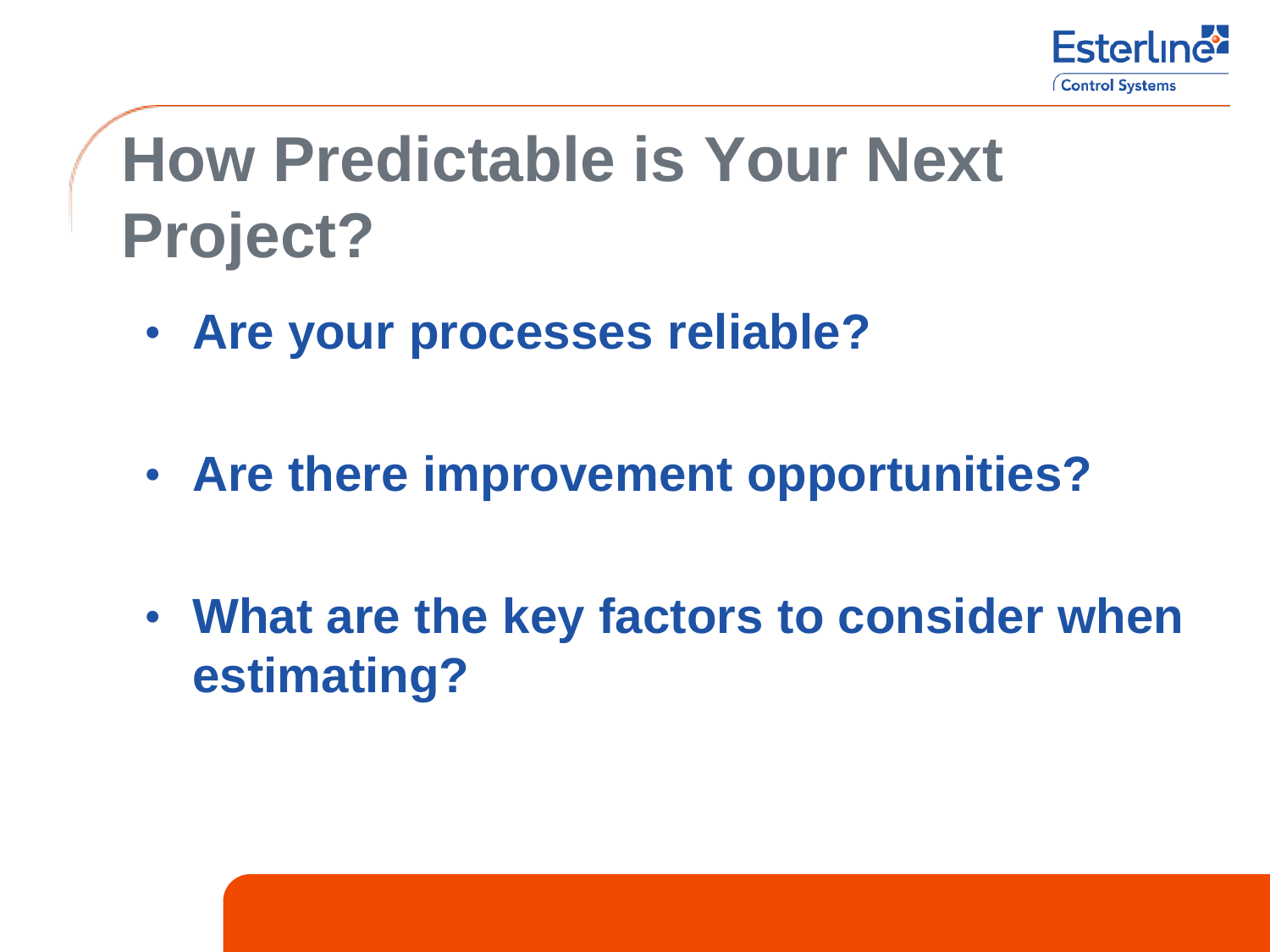

### **Predict the Future (of Your Project) Using Statistical Process Control**

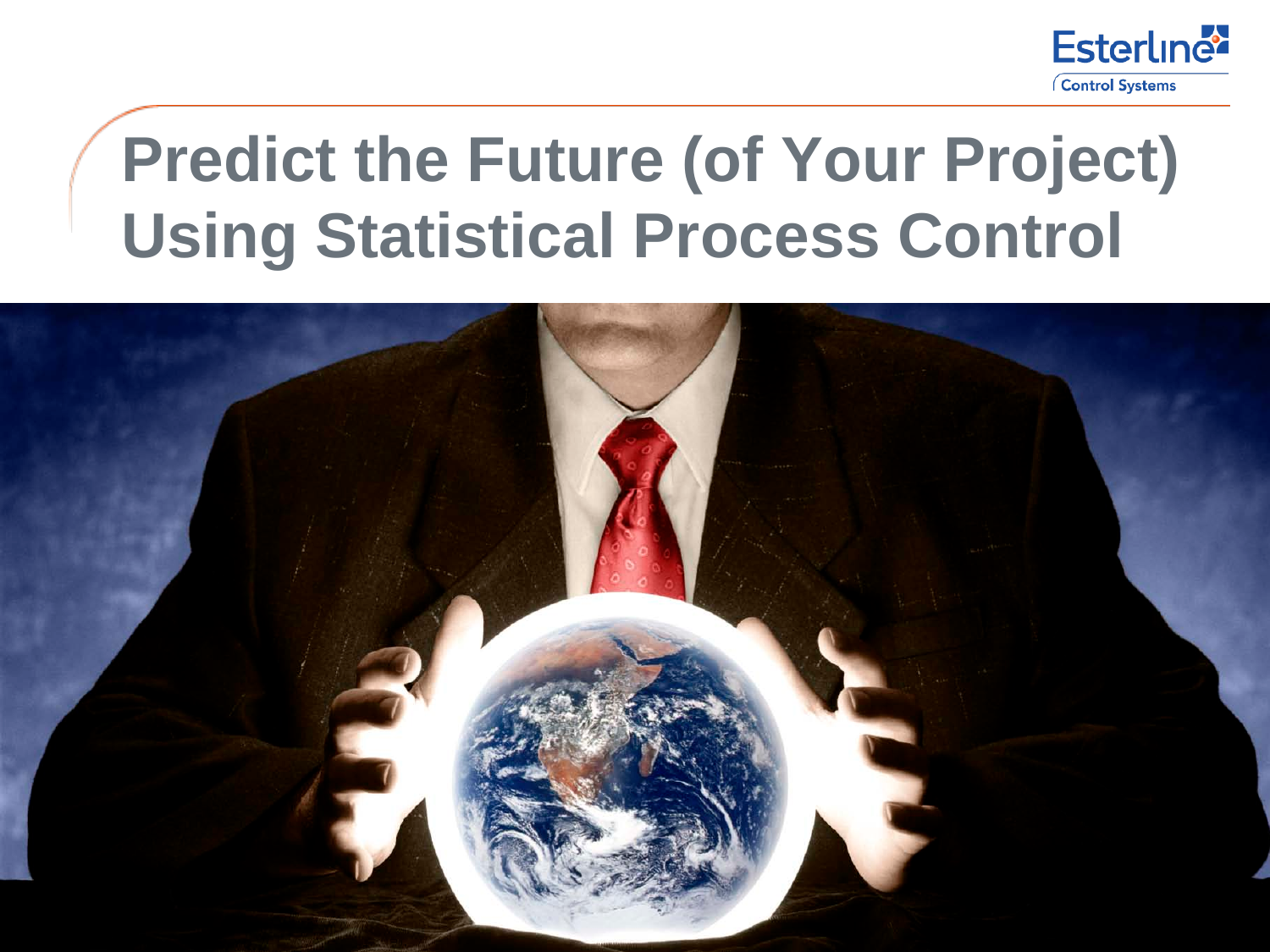

# **SPC Monitors Processes in Real-Time**

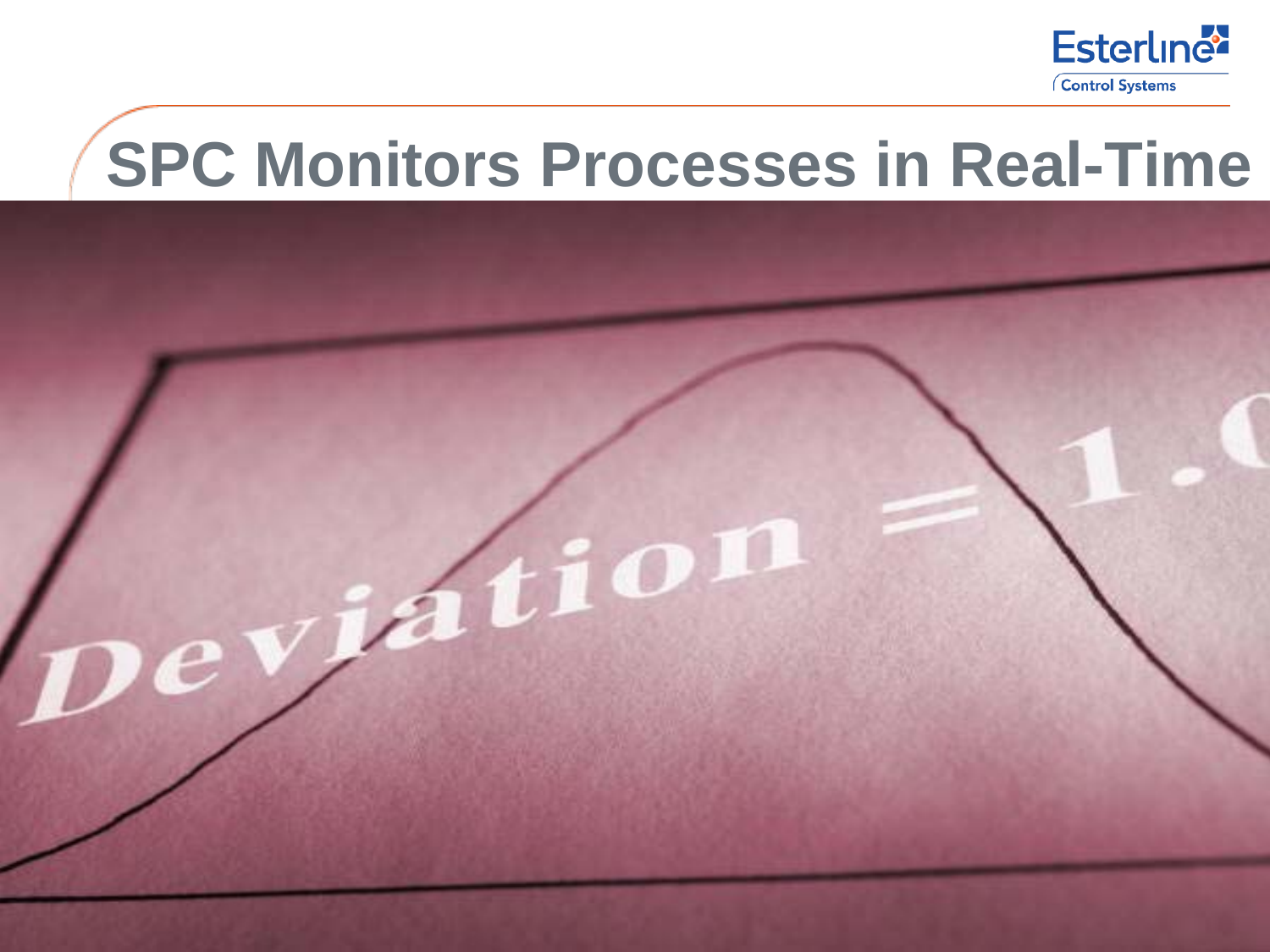

### **Why Use It?: No Surprises**

**Things we wanted to happen**

**Things that did happen**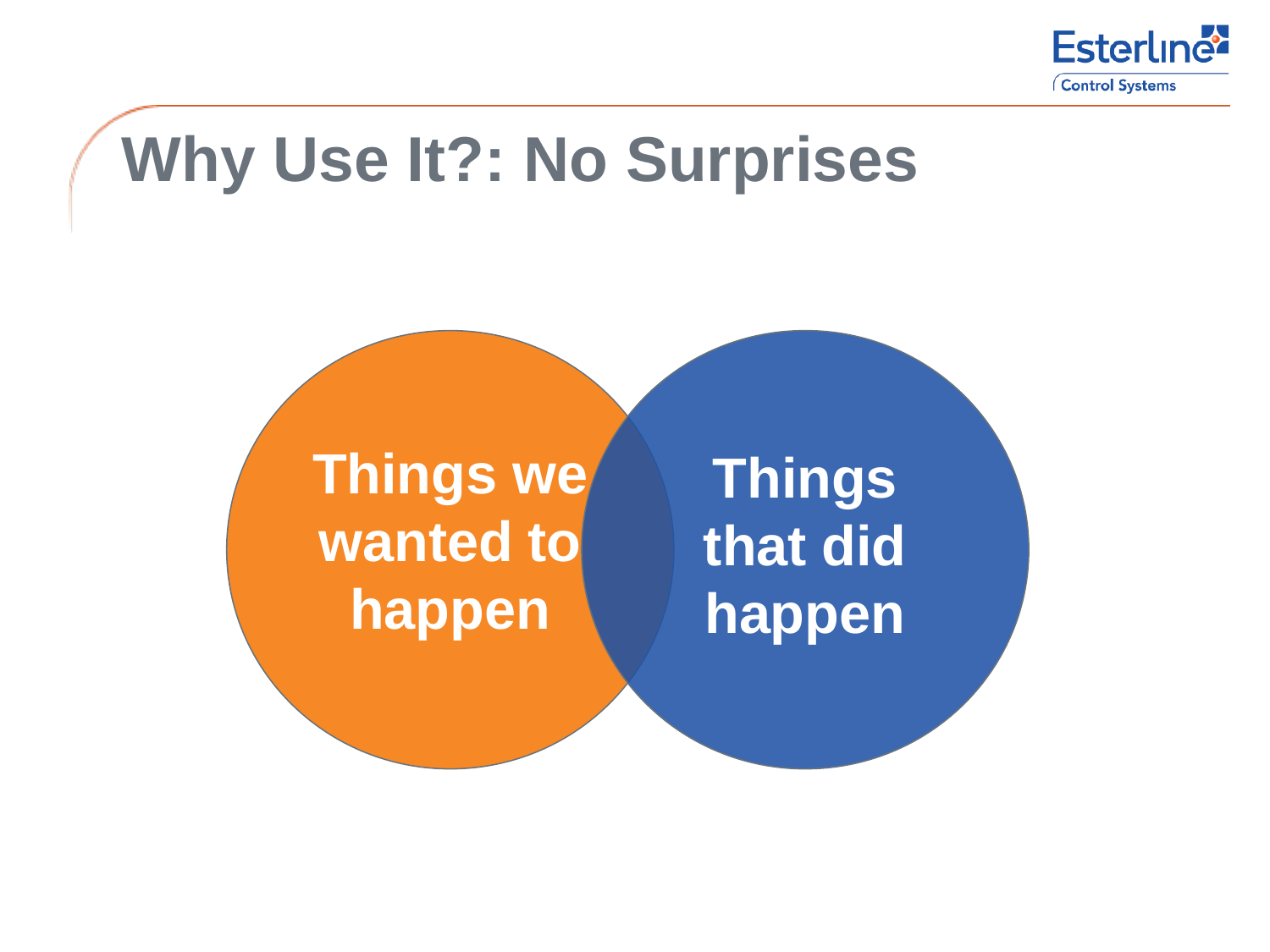

### **What it Does: Helps You Understand What is Happening**

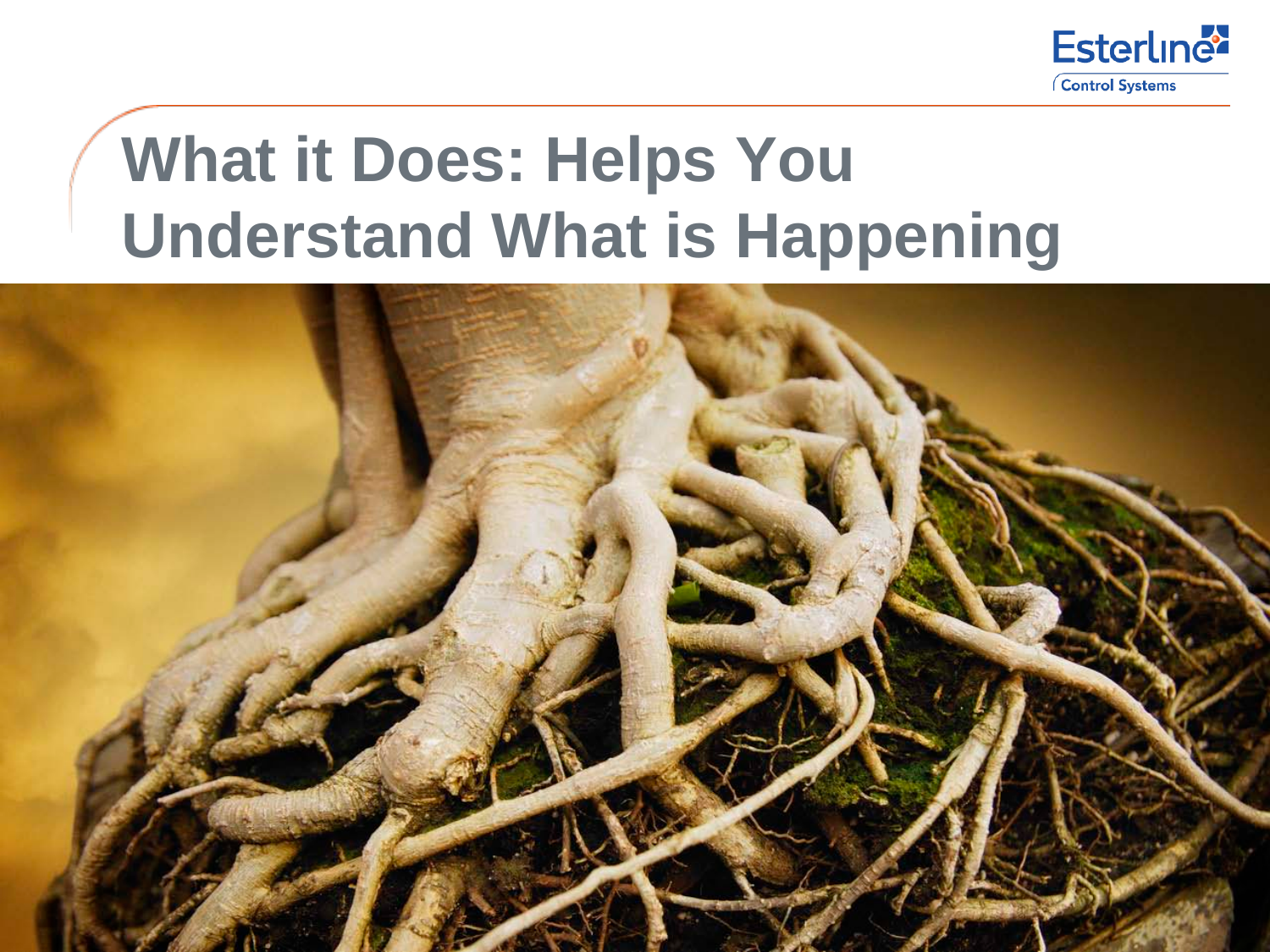

## **Identify your Factors**

- **Uncontrollable**
	- Customer Requirement Stability
	- Software\Hardware Environment Stability
	- Complexity
	- Schedule
- **Controllable**

- Engineer Experience
- Size of Team
- Processes selected to control level of Quality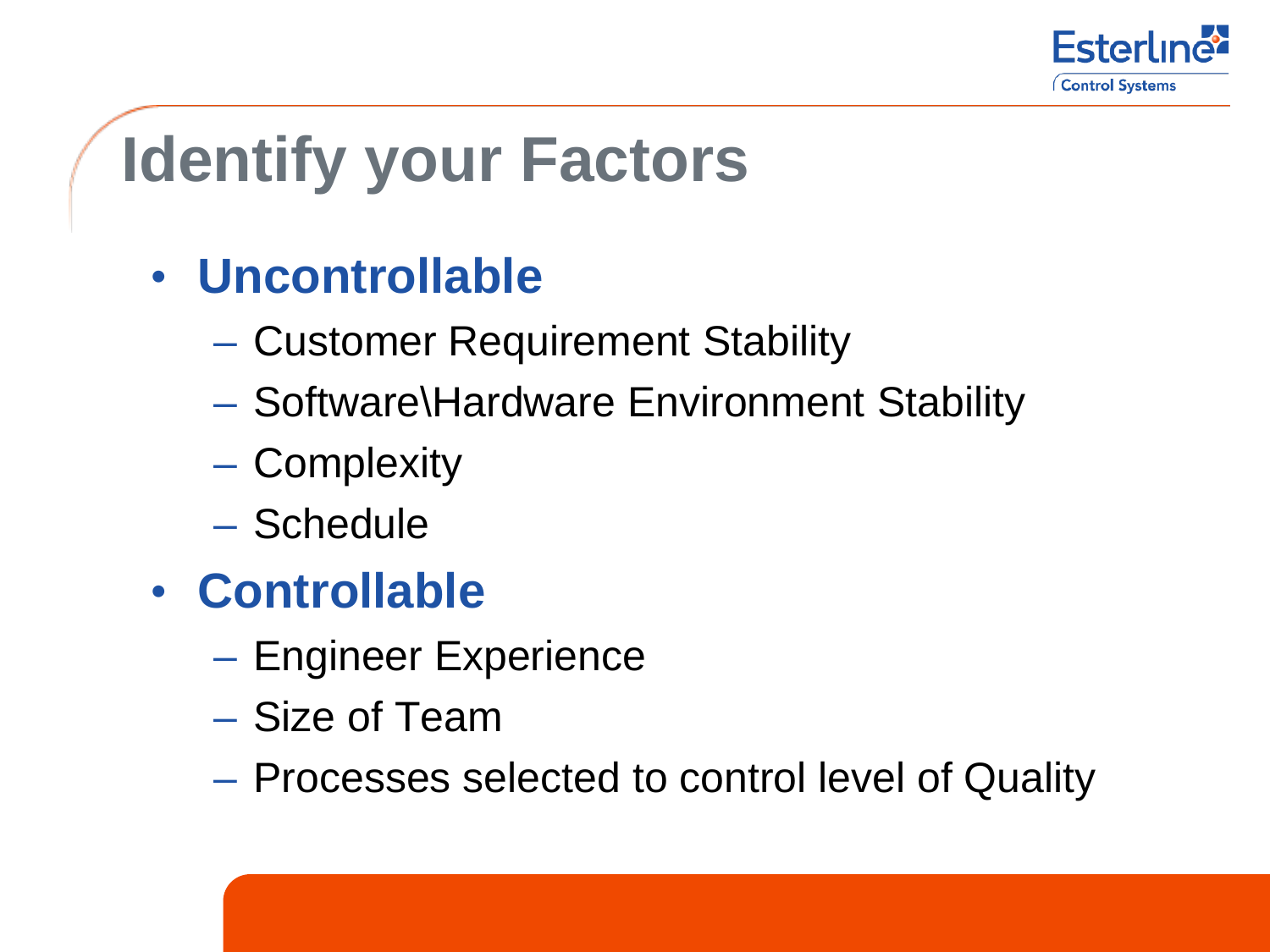

### **Where to Use It: Support Business Goals**

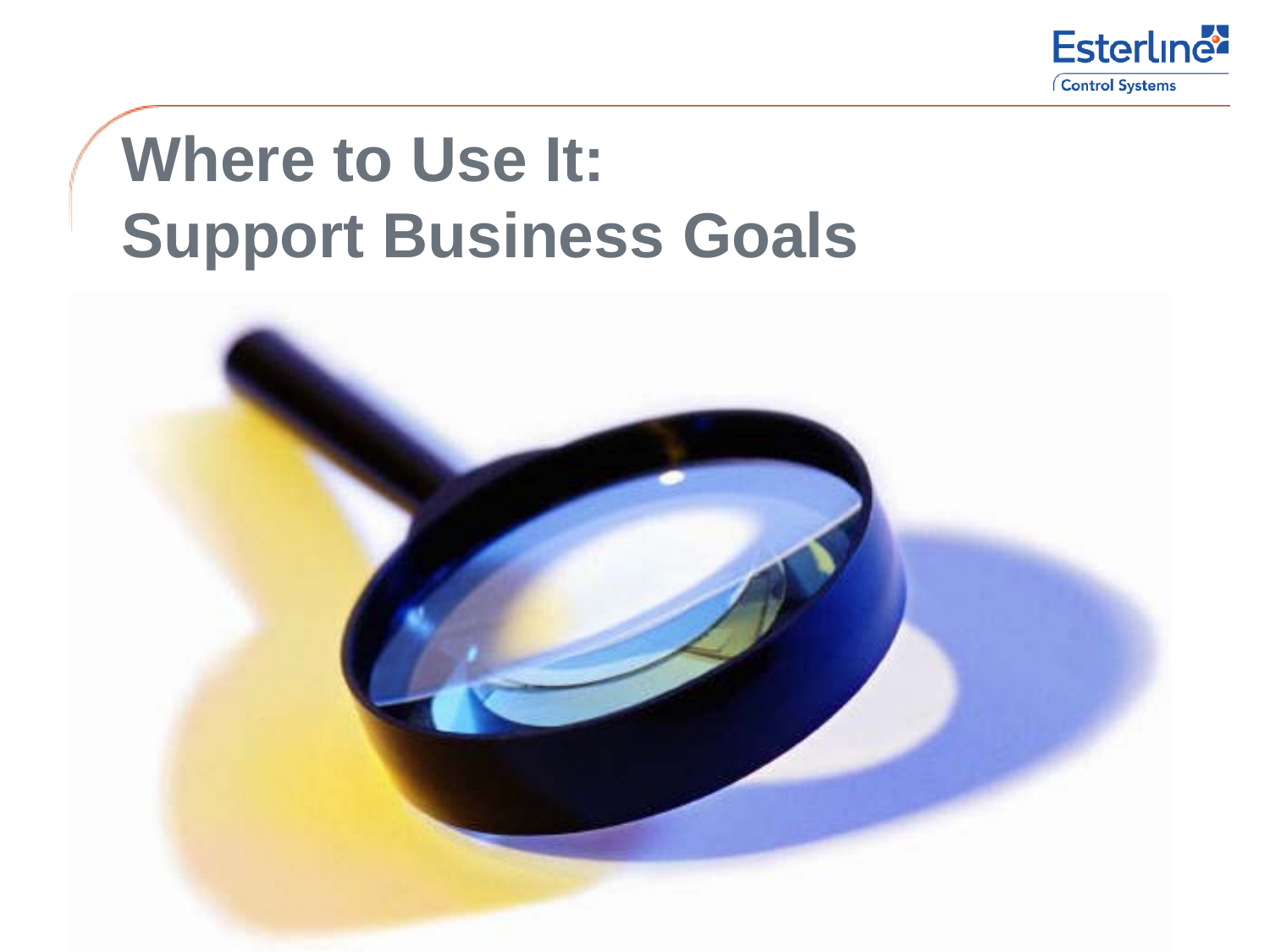

### **Develop Effective Measures**

- Specific
- Measurable
- Attainable
- Relevant
- Timely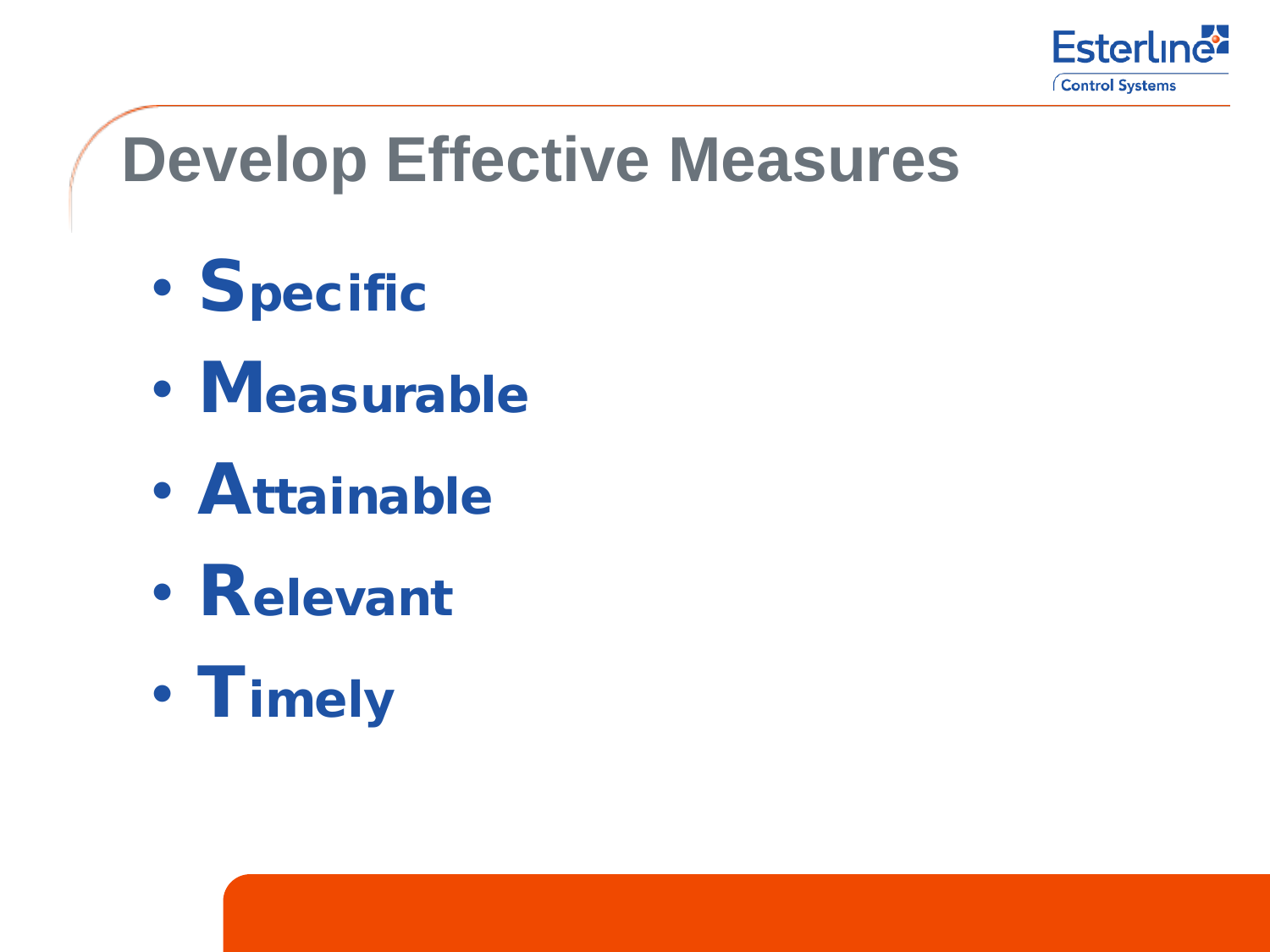

### **When to Use It: Ideally, Early in the Process**

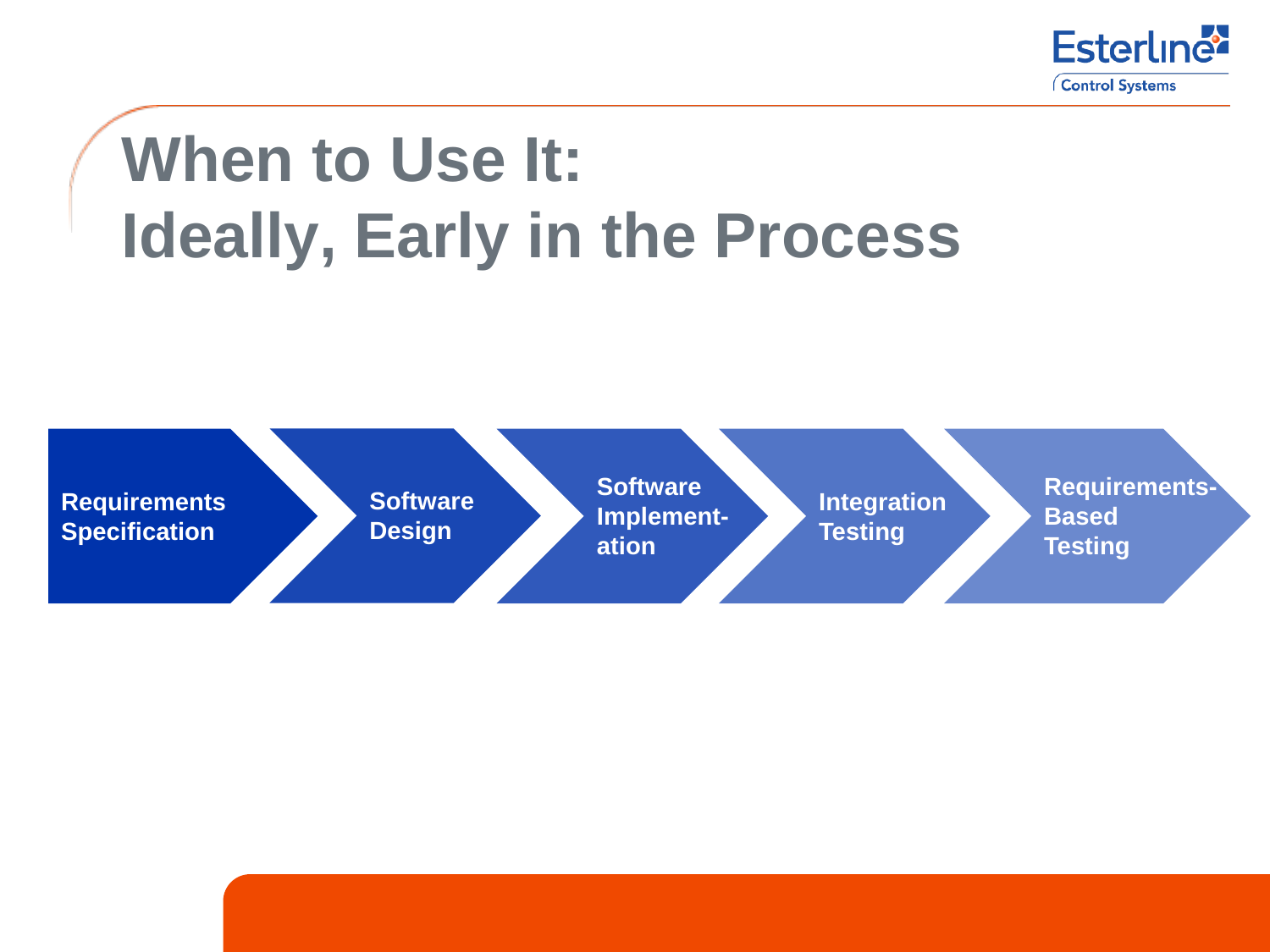

**Esterline** 

Control Systems

### **An Example: Improving a Process**

# The AVISTA Vision: **Creating a Safer World**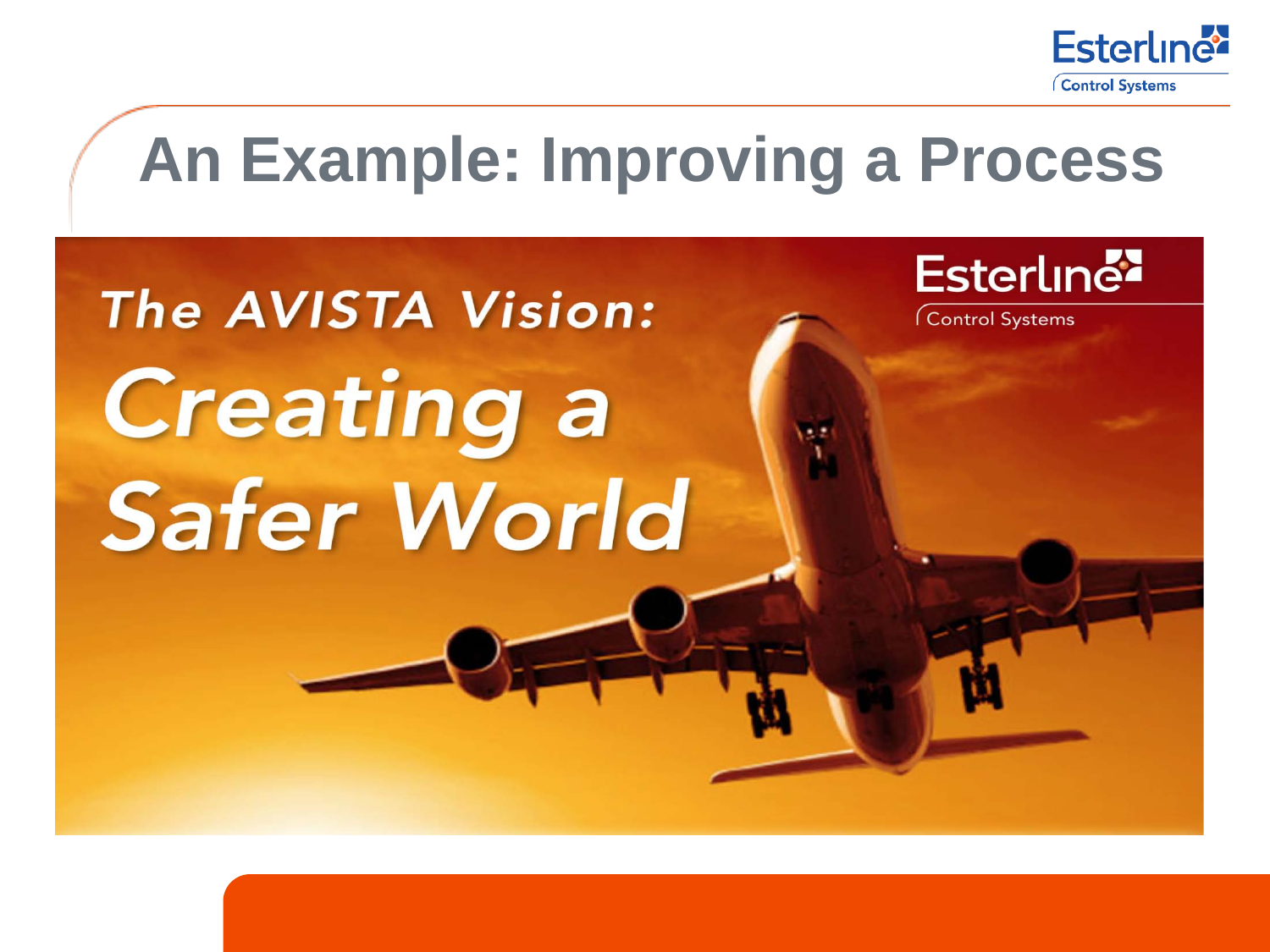

# **Basic Improvement Steps**

- **Identify**
- **Gather**
- **Analyze**
- **Test**
- **Pilot**
- **Evaluate**
- **Enhance**
- **Train**
- **Deploy**

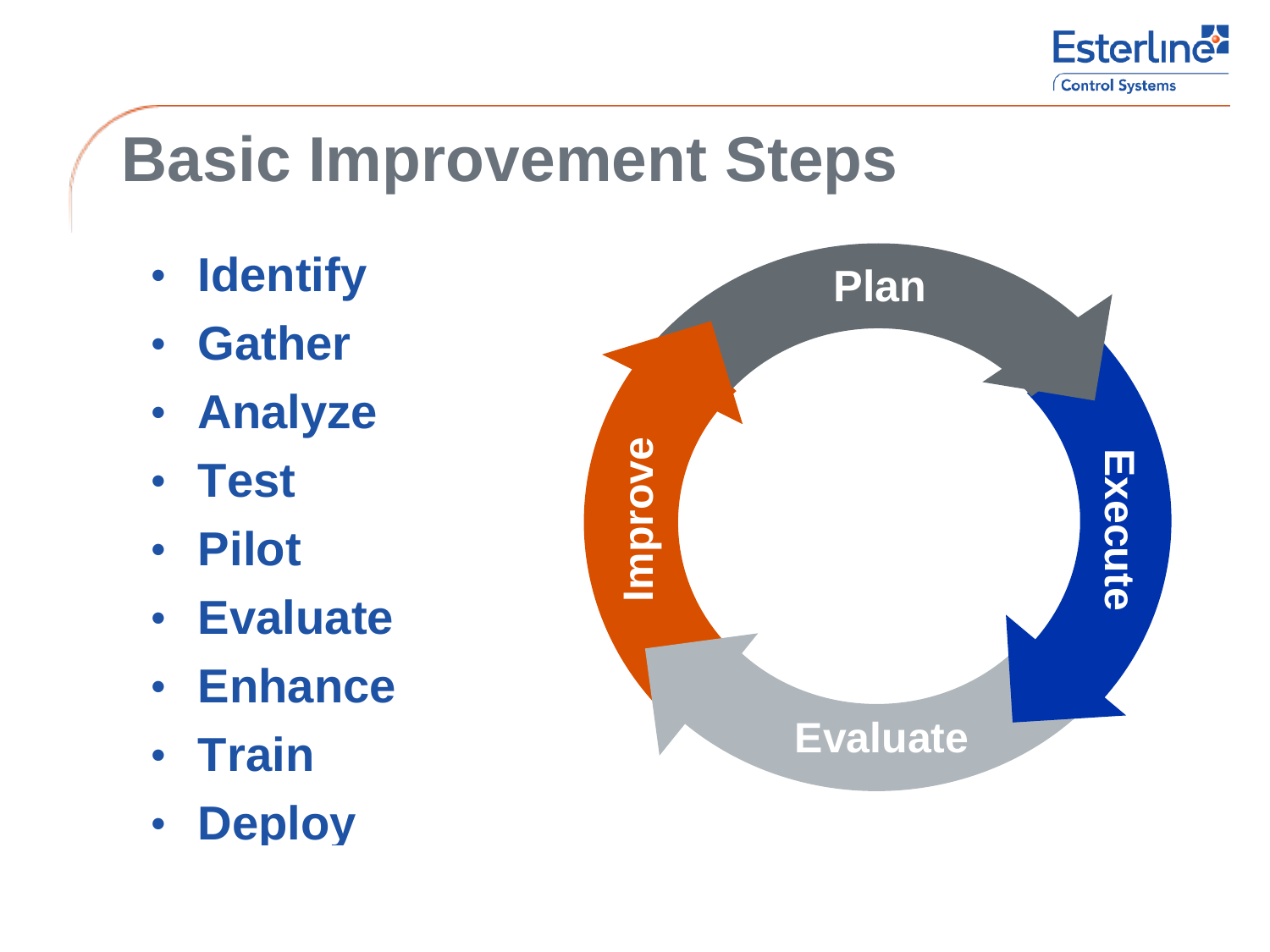

### **Pick a Statistical Tool**

- **Minitab**
- **Statistica**
- **Crystal Ball**
- **MS Excel**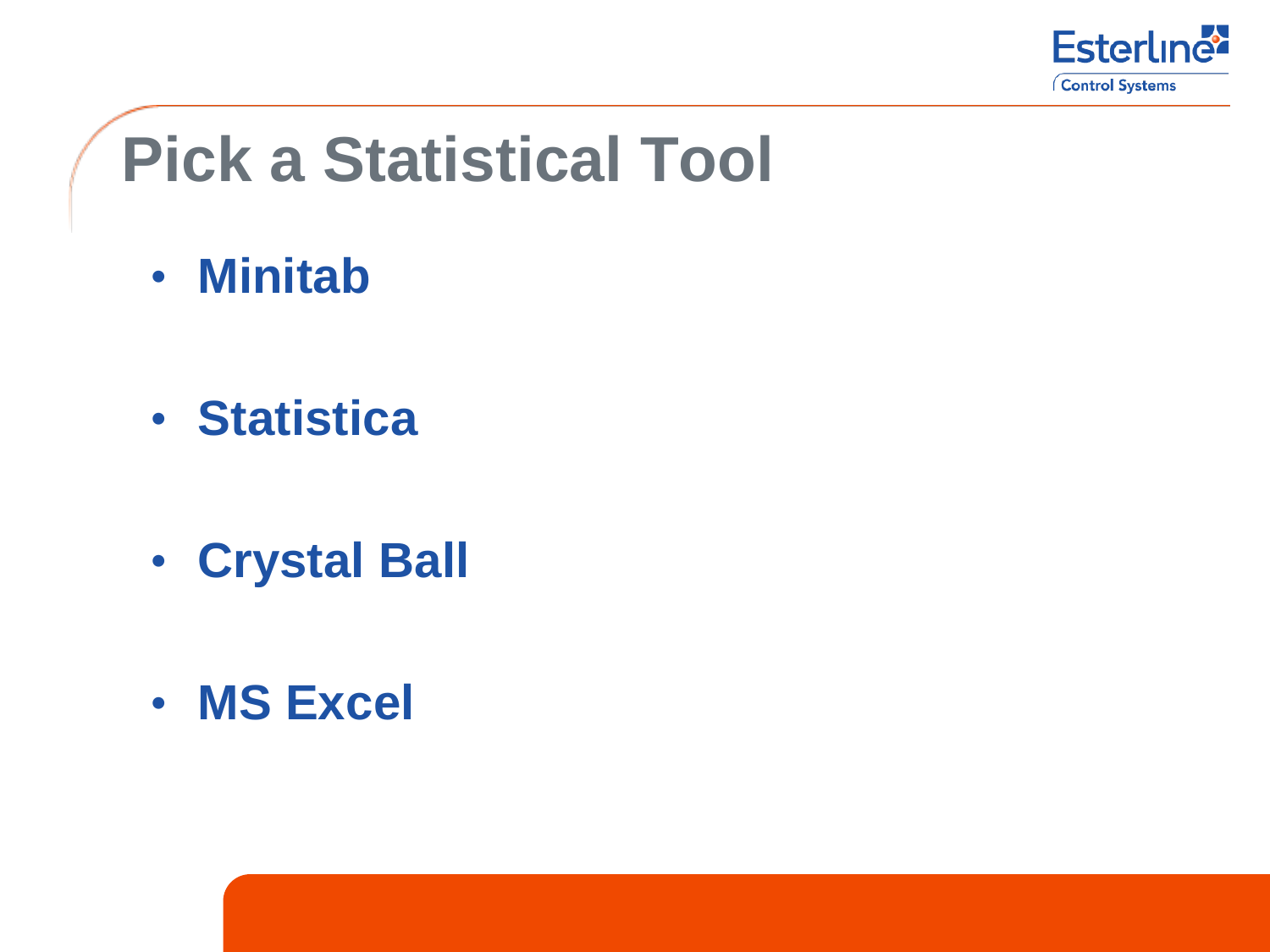

#### **Hypothesis: Review Size Impact**

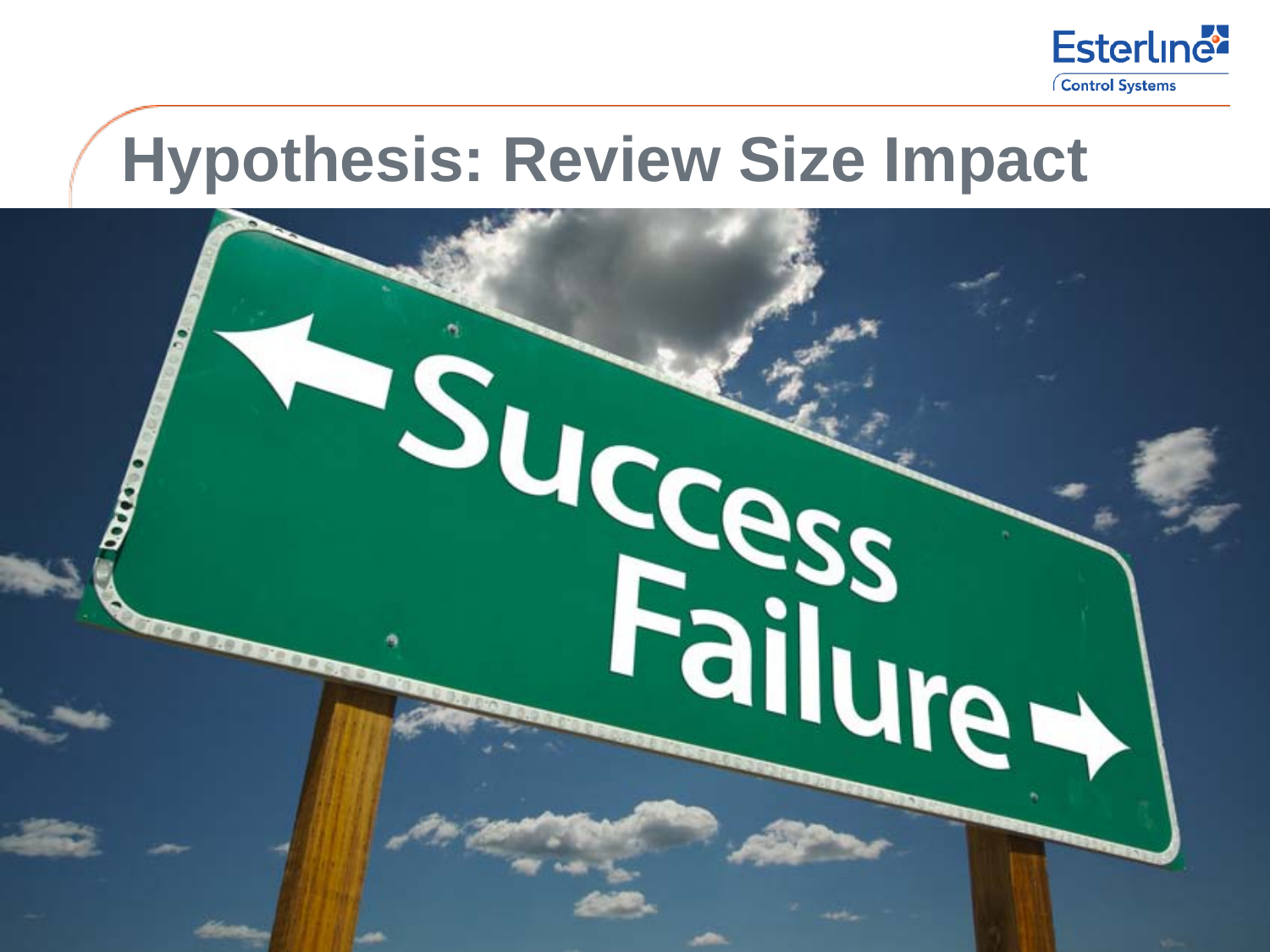

#### **Baselines: Critical to Success**

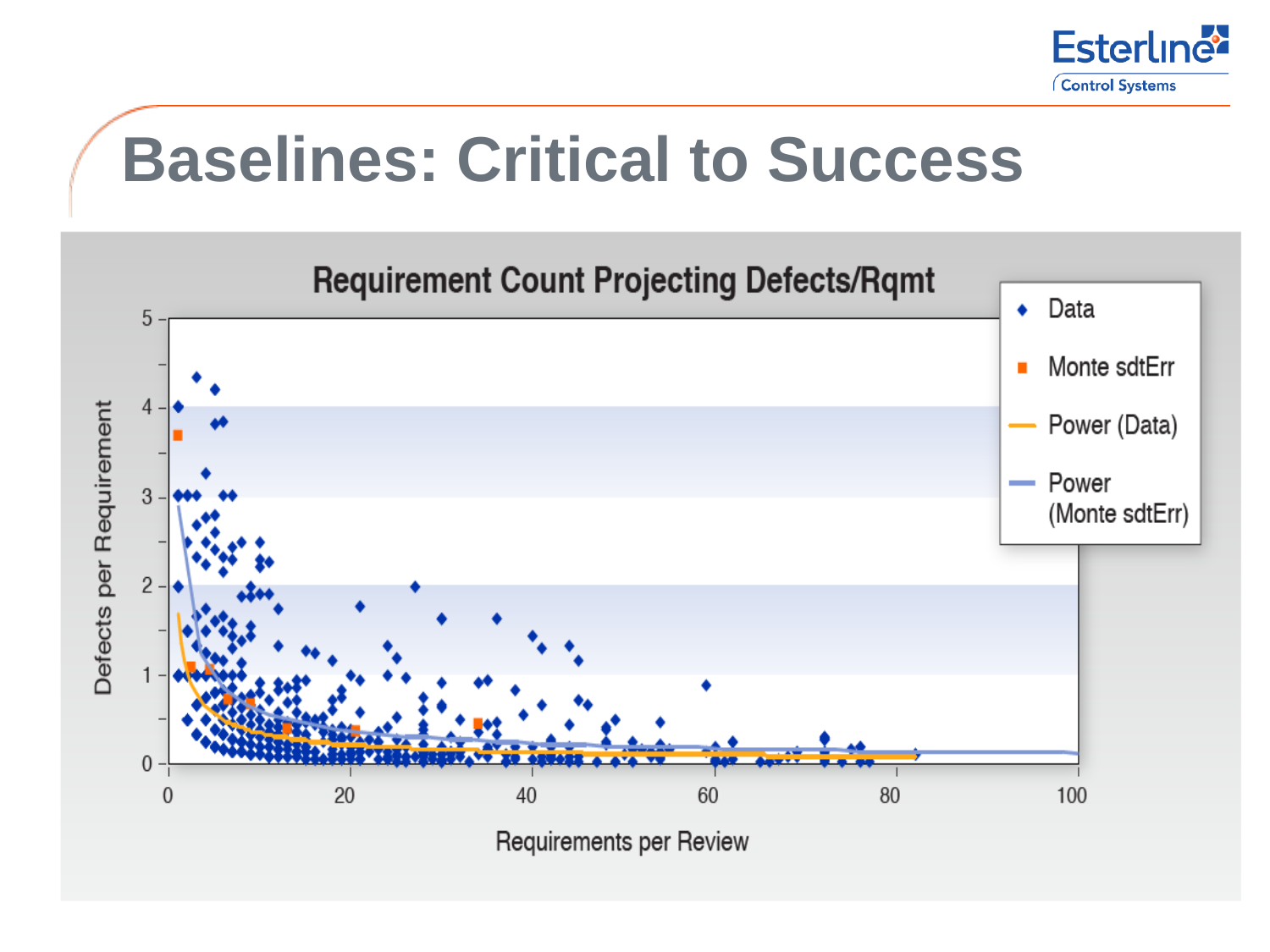

### **Discovery**

**Old Review Size = Less Defect Detection**

**New Review Size = Increase Defect Detection**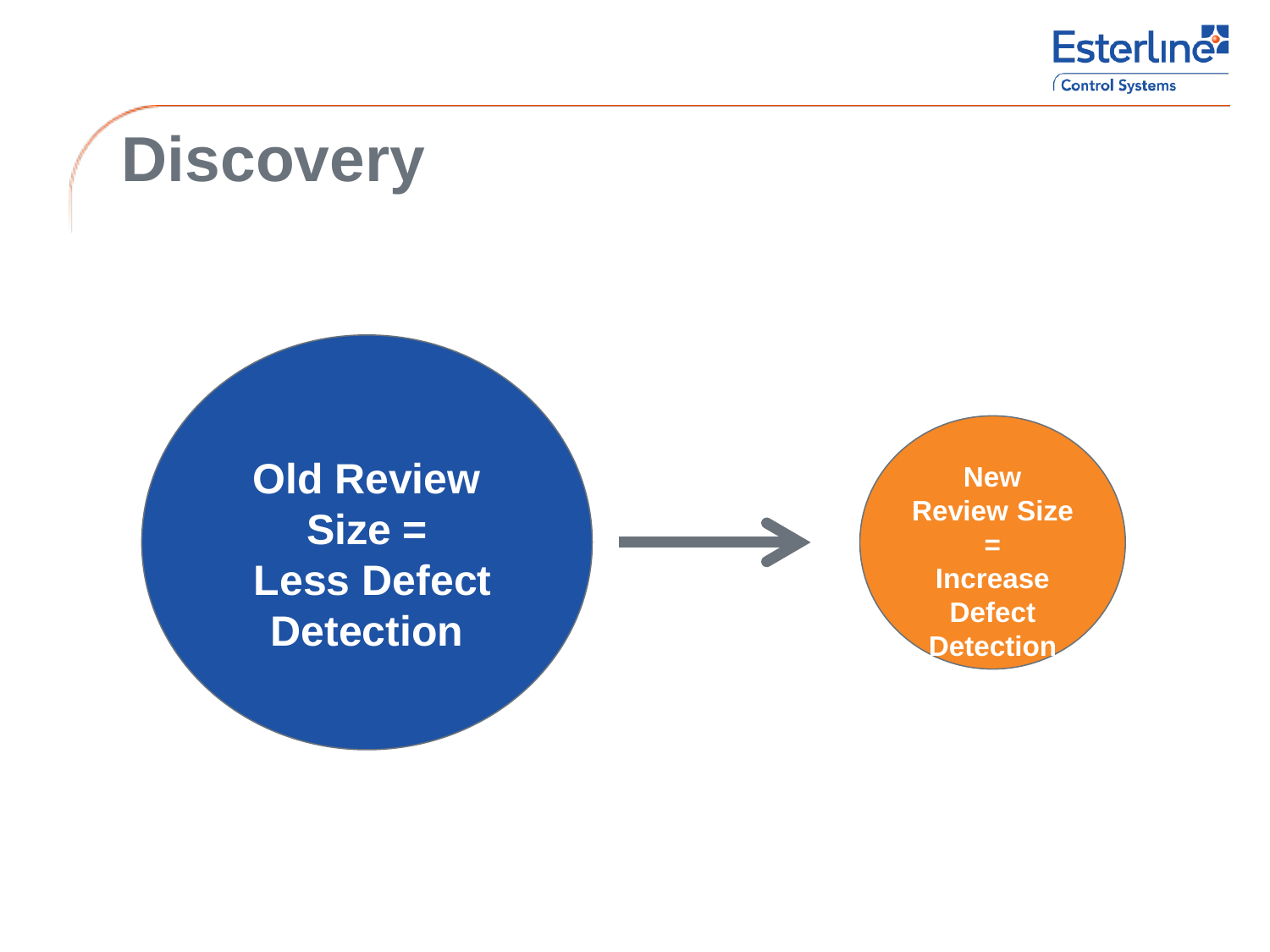

#### **Initial Results: Reduced Defects**

|                    | <b>Organization</b> |
|--------------------|---------------------|
|                    | <b>Mean</b>         |
| <b>Review Size</b> | $-33.0%$            |
| Defects Per        | 56.9%               |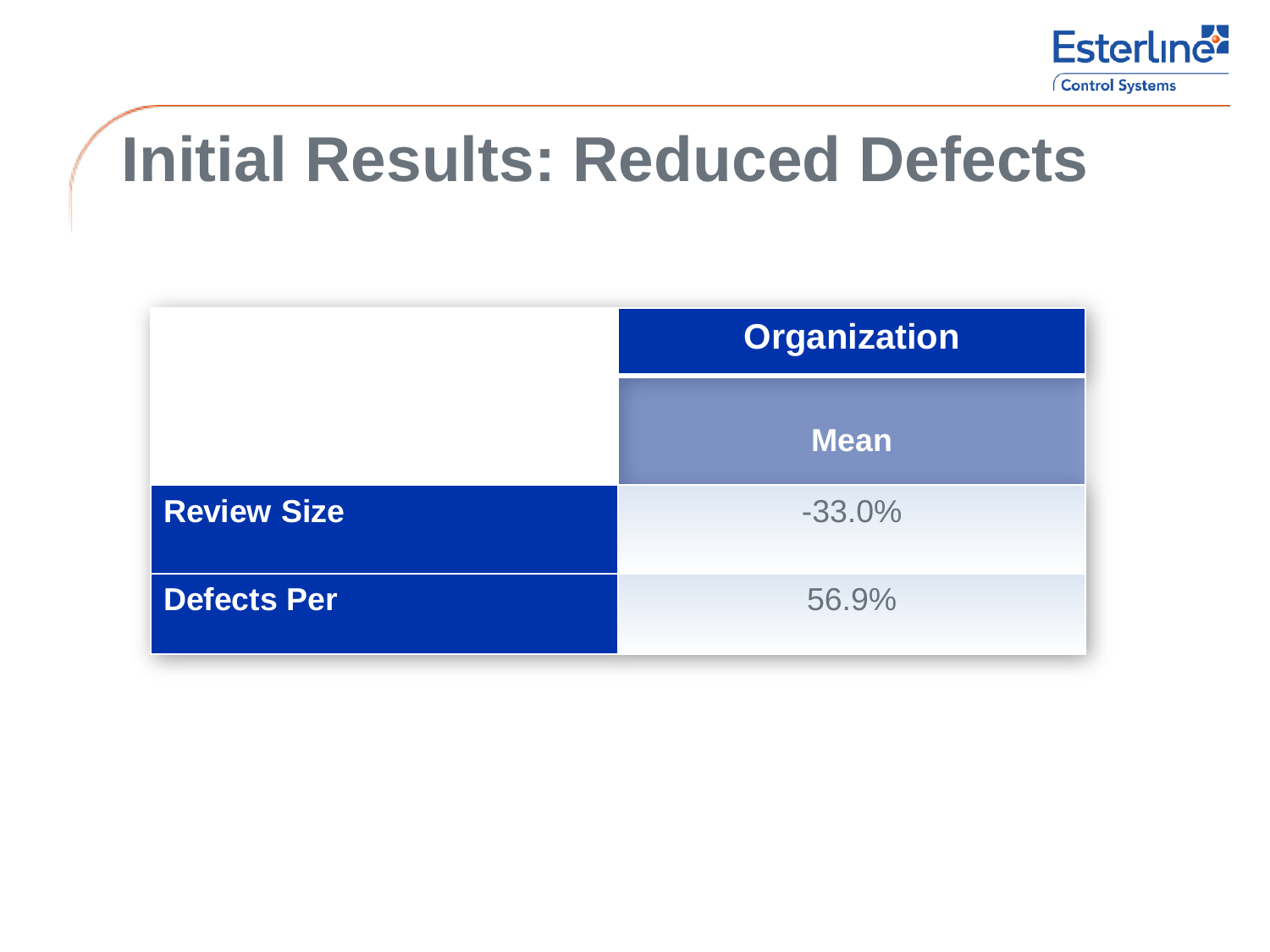

## **Challenges**

- **Buy-in**
- **Defining Criteria**
- **Training**
- **Complexity**
- **What to do when out of range**

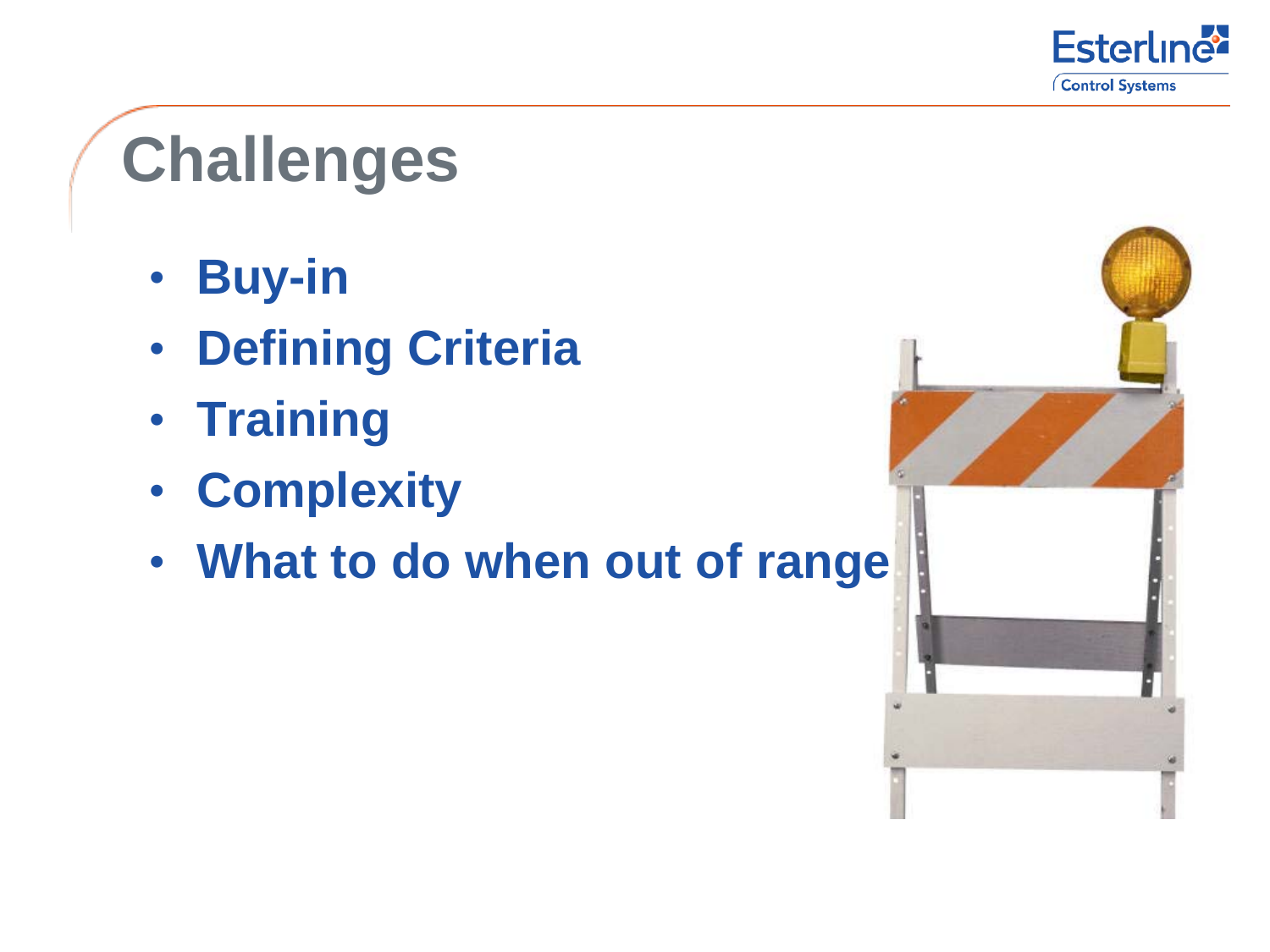

### **Baselines and Models Lessons Learned**

- **Configure Baselines in single location**
- **Use a checklist for reviewing**
- **Involve people early (engineers, leads)**
- **Train people to enhance understanding**
- **Scrutinize "we are different"**

- **Gather as much data as possible**
- **Leverage statistical hypothesis testing**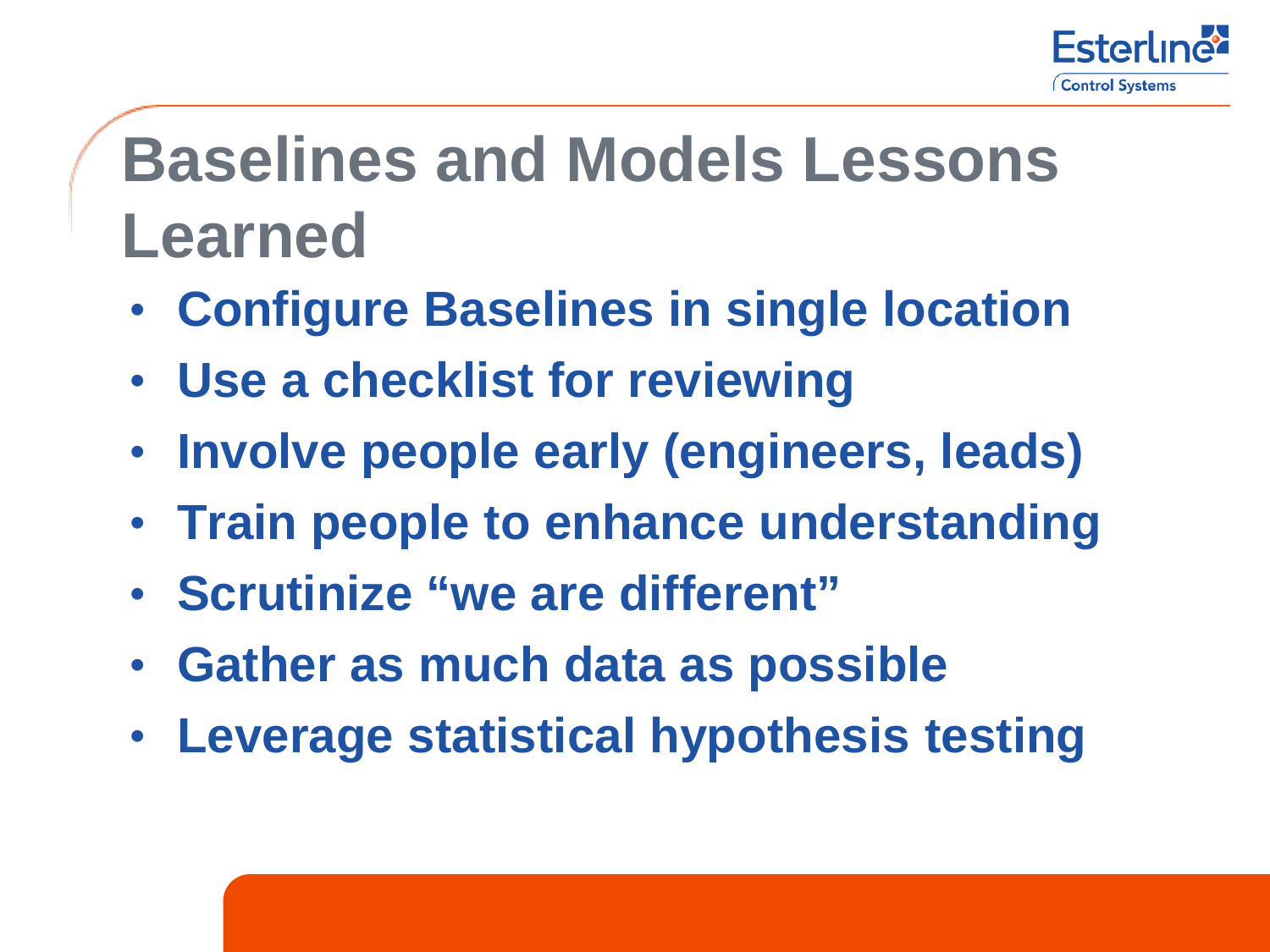

### **Baselines and Models Lessons Learned**

- **Use SMART when defining measures**
- **Validate measures by amount of data available**
- **Analyze data as close to implementation as possible**
- **Analyze data prior to it becoming stale**
- **Collect project characteristic data**

Esterline Control Systems

• **Maintain outlier in an organized database or at least single spreadsheet**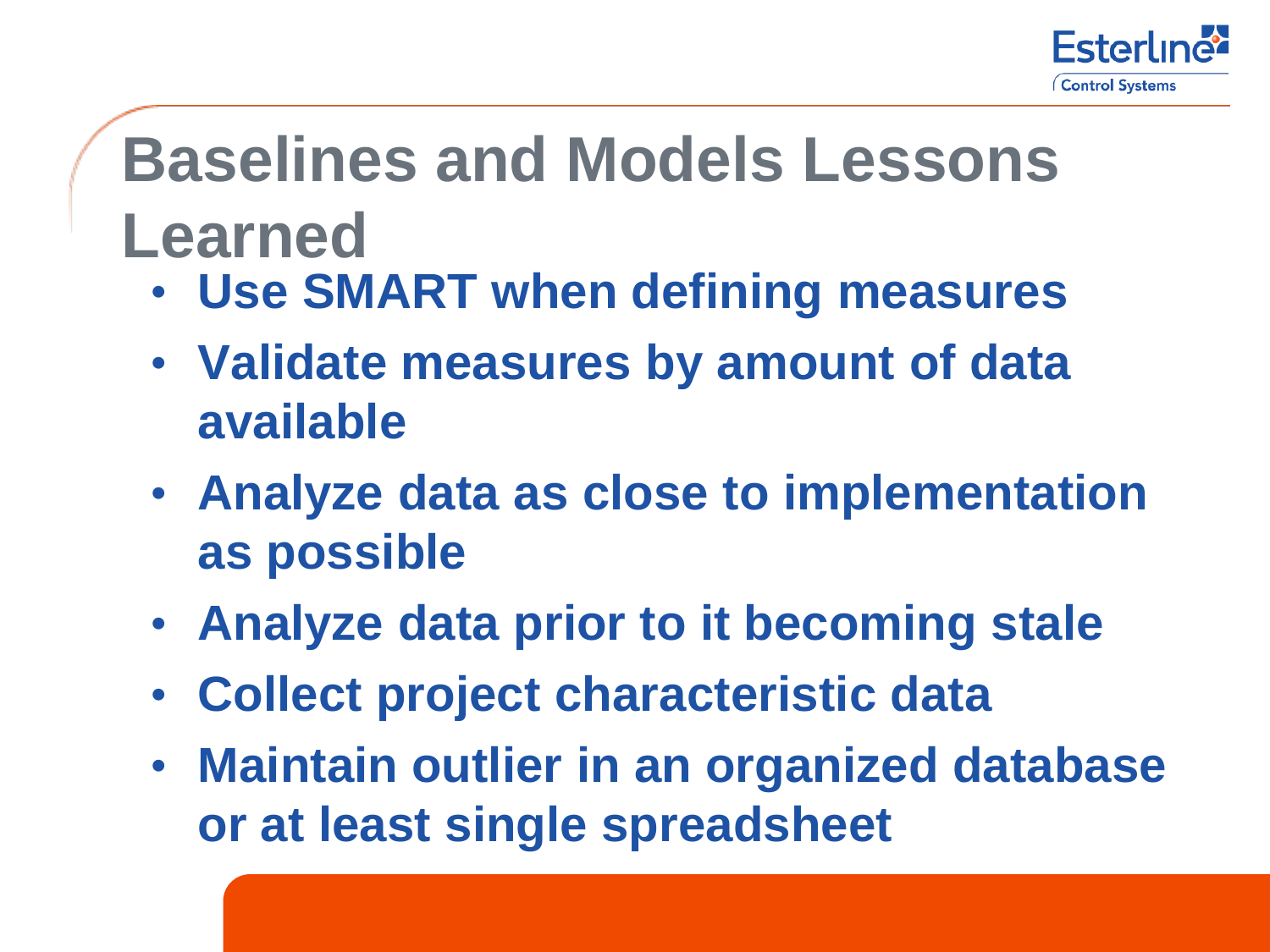

#### **Where Are You Going?**

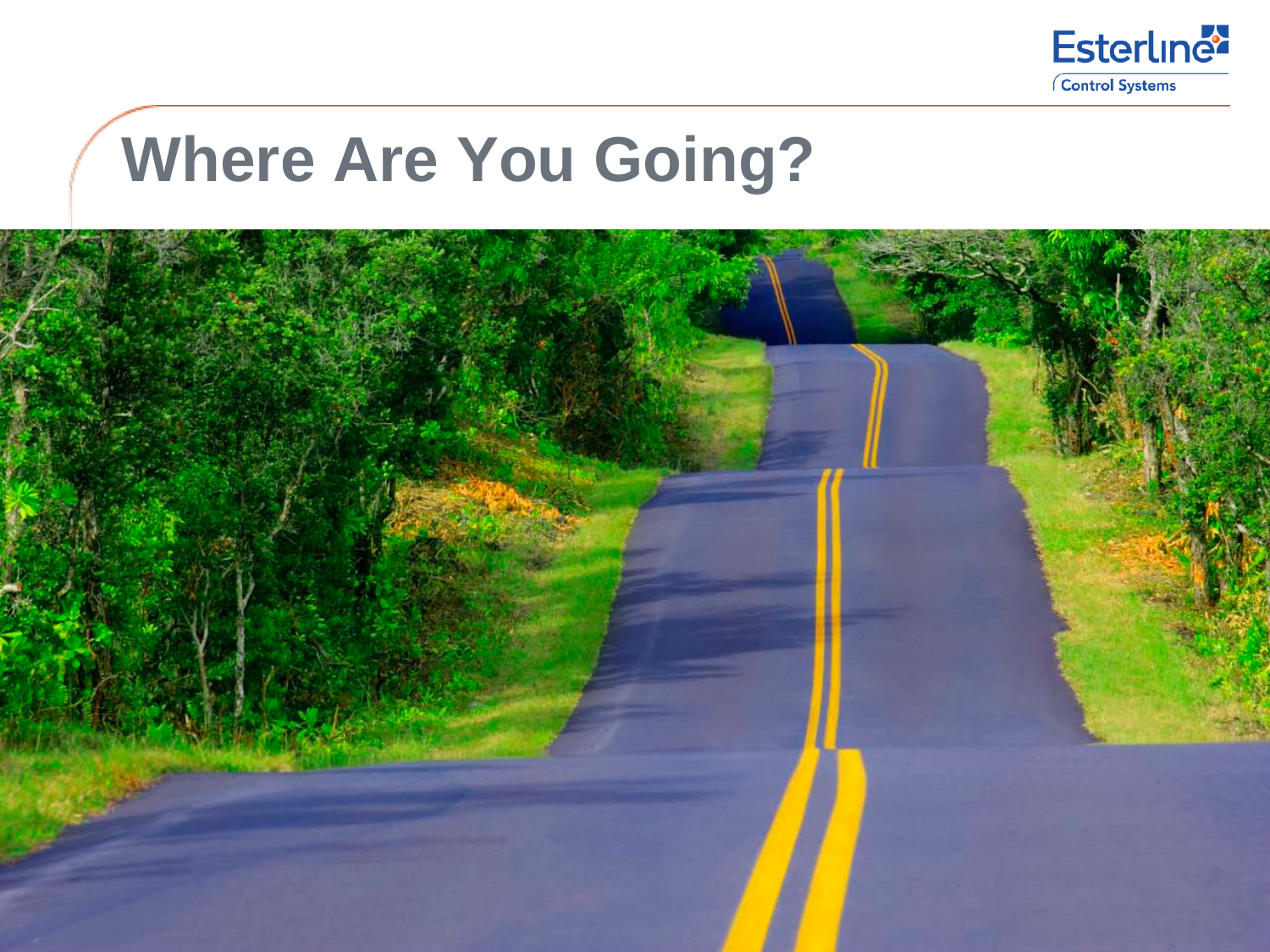

### **Statistical Process Control: Your Early Warning System**